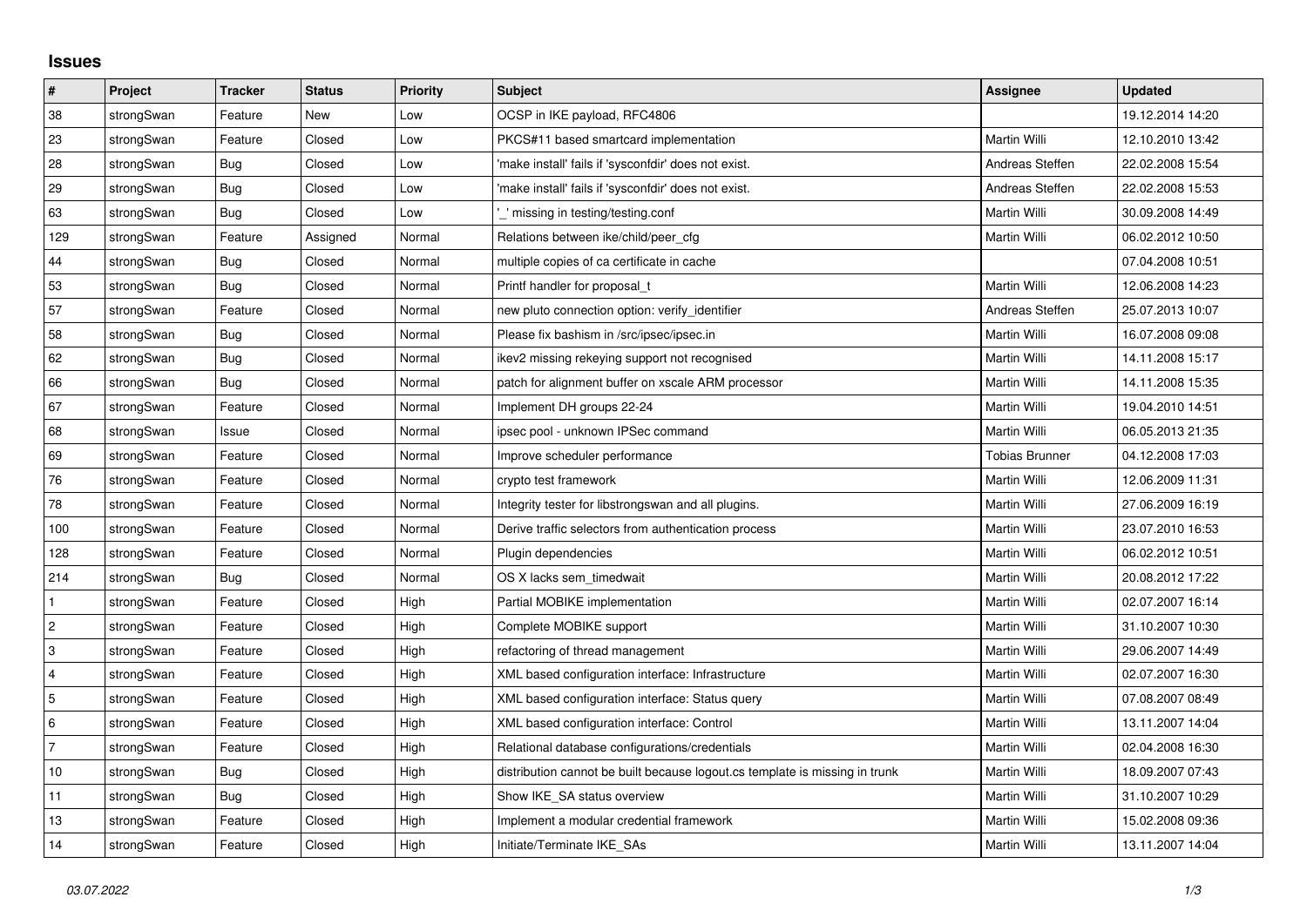| ∦  | Project    | <b>Tracker</b> | <b>Status</b> | <b>Priority</b> | <b>Subject</b>                                                 | Assignee              | <b>Updated</b>   |
|----|------------|----------------|---------------|-----------------|----------------------------------------------------------------|-----------------------|------------------|
| 15 | strongSwan | Feature        | Closed        | High            | Implement rauthentication using RFC4478                        | Martin Willi          | 30.11.2007 14:55 |
| 16 | strongSwan | Feature        | Closed        | High            | Generic plugin architecture                                    | Martin Willi          | 15.02.2008 09:37 |
| 17 | strongSwan | Feature        | Closed        | High            | Pluggable crypto modules                                       | Martin Willi          | 15.02.2008 09:36 |
| 18 | strongSwan | Feature        | Closed        | High            | Merge EAP-AKA module into trunk                                | Martin Willi          | 13.12.2007 09:47 |
| 19 | strongSwan | Feature        | Closed        | High            | Include EAP-MD5 into trunk                                     | <b>Martin Willi</b>   | 13.12.2007 09:48 |
| 20 | strongSwan | Feature        | Closed        | High            | Pluggable fetcher plugins                                      | Martin Willi          | 18.02.2008 09:58 |
| 21 | strongSwan | Feature        | Closed        | High            | CRL support                                                    | Martin Willi          | 10.03.2008 18:40 |
| 22 | strongSwan | Feature        | Closed        | High            | OCSP support                                                   | Martin Willi          | 10.03.2008 18:41 |
| 24 | strongSwan | Feature        | Closed        | High            | Update doxygen documentation                                   | Martin Willi          | 22.02.2008 16:07 |
| 25 | strongSwan | Feature        | Closed        | High            | alternative crypto implementation                              | <b>Martin Willi</b>   | 31.05.2008 09:49 |
| 26 | strongSwan | Bug            | Closed        | High            | Port all tools to new crypto/credential APIs                   | Martin Willi          | 21.03.2008 18:04 |
| 27 | strongSwan | Feature        | Closed        | High            | Create a database API                                          | Martin Willi          | 19.02.2008 15:16 |
| 30 | strongSwan | Feature        | Closed        | High            | Certificate caching                                            | <b>Martin Willi</b>   | 02.04.2008 14:50 |
| 31 | strongSwan | Bug            | Closed        | High            | ikev2/rw-eap-aka-rsa scenario fails                            | Martin Willi          | 19.03.2008 15:25 |
| 32 | strongSwan | Bug            | Closed        | High            | ikev2/rw-no-idr scenario fails                                 | <b>Martin Willi</b>   | 19.03.2008 11:13 |
| 33 | strongSwan | <b>Bug</b>     | Closed        | High            | ikev2/crl-revoked scenario broken                              | Martin Willi          | 19.03.2008 19:02 |
| 34 | strongSwan | Bug            | Closed        | High            | ikev2/multi-level-ca-loop segfaults                            | Martin Willi          | 31.03.2008 09:19 |
| 35 | strongSwan | Bug            | Closed        | High            | ikev2/ocsp-no-signer-cert scenario segfaults                   | Martin Willi          | 02.04.2008 09:45 |
| 36 | strongSwan | Bug            | Closed        | High            | strongswan-4.2.0 does not compile with uclibc                  | Martin Willi          | 04.04.2008 13:51 |
| 37 | strongSwan | Feature        | Closed        | High            | Hash and URL support for IKEv2                                 | <b>Tobias Brunner</b> | 18.04.2008 13:38 |
| 40 | strongSwan | Feature        | Closed        | High            | NetworkManager support                                         | Martin Willi          | 22.08.2008 12:54 |
| 41 | strongSwan | Feature        | Closed        | High            | CFG attribute provider framework                               | Martin Willi          | 16.04.2008 11:24 |
| 42 | strongSwan | Feature        | Closed        | High            | CFG attribute handler framework                                | <b>Martin Willi</b>   | 28.04.2009 10:23 |
| 43 | strongSwan | <b>Bug</b>     | Closed        | High            | missing certificate_identity in SQL database causes segfault   | Martin Willi          | 07.04.2008 10:08 |
| 45 | strongSwan | Bug            | Closed        | High            | Failure to open SQLite database crashes charon                 | Martin Willi          | 07.04.2008 09:16 |
| 46 | strongSwan | Feature        | Closed        | High            | DNS resolving for hosts in ike_cfg                             | <b>Martin Willi</b>   | 09.06.2008 09:34 |
| 47 | strongSwan | Feature        | Closed        | High            | <b>RNG API</b>                                                 | Martin Willi          | 16.04.2008 11:27 |
| 48 | strongSwan | Feature        | Closed        | High            | Parallel trustchain verification                               | Martin Willi          | 16.04.2008 11:33 |
| 49 | strongSwan | Bug            | Closed        | High            | starter log directly to terminal                               | Martin Willi          | 30.04.2009 10:18 |
| 50 | strongSwan | Bug            | Closed        | High            | plutostderrlog option missing                                  | Martin Willi          | 11.05.2008 10:10 |
| 52 | strongSwan | Bug            | Closed        | High            | Migrate ESP sequence number in update_sa                       | <b>Tobias Brunner</b> | 25.06.2008 08:40 |
| 54 | strongSwan | Feature        | Closed        | High            | <b>EAP-Identity Server functionality</b>                       | Martin Willi          | 22.08.2008 12:55 |
| 55 | strongSwan | <b>Bug</b>     | Closed        | High            | Implement SHA512/384/256 HMAC with proper truncation in kernel | Martin Willi          | 03.12.2009 11:41 |